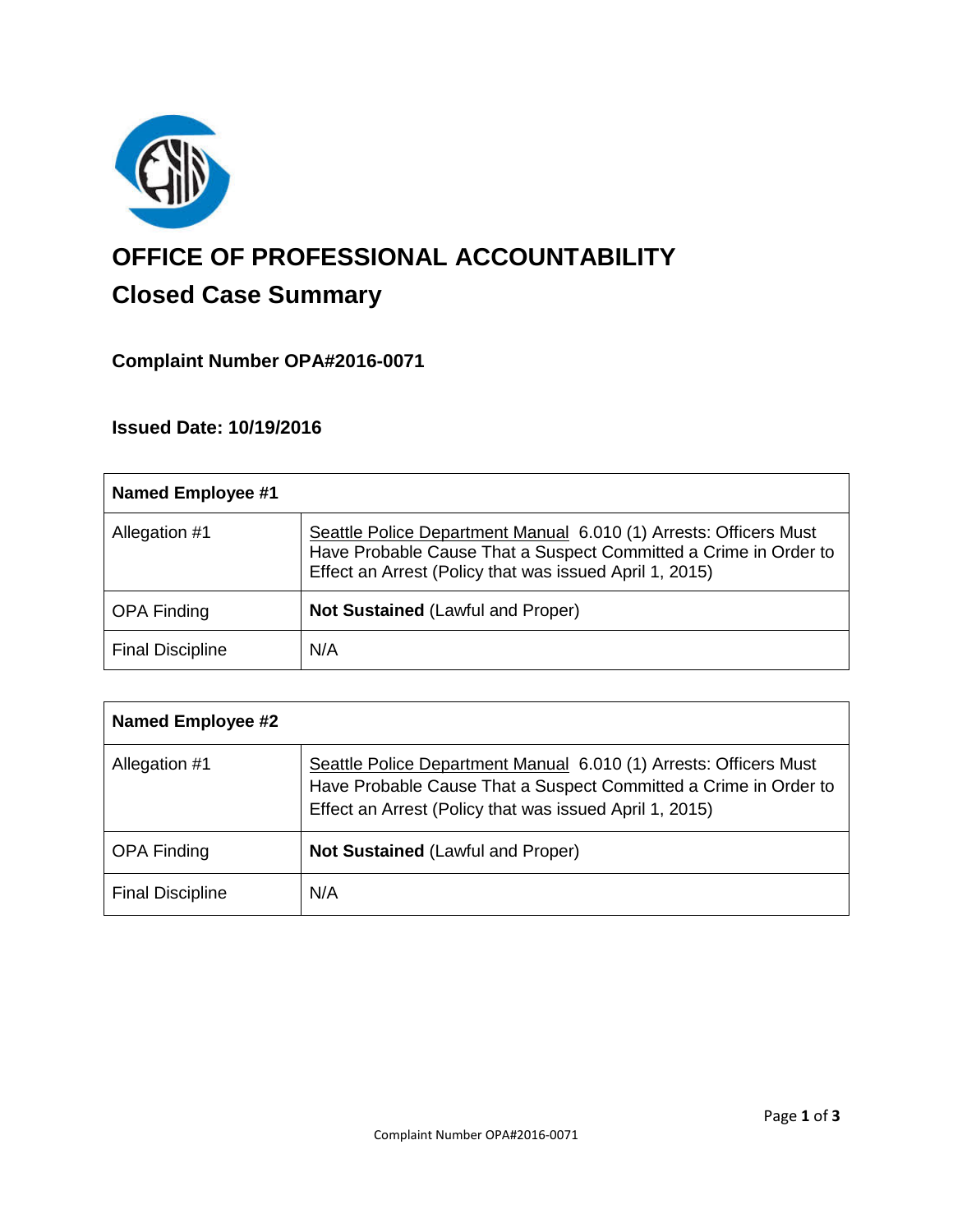| Named Employee #3       |                                                                                                                                   |
|-------------------------|-----------------------------------------------------------------------------------------------------------------------------------|
| Allegation #1           | Seattle Police Department Manual 8.100 (1) Using Force: Use of<br>Force: When Authorized (Policy that was issued January 1, 2014) |
| <b>OPA Finding</b>      | <b>Not Sustained (Inconclusive)</b>                                                                                               |
| <b>Final Discipline</b> | N/A                                                                                                                               |

## **INCIDENT SYNOPSIS**

The Named Employees were working at a demonstration.

## **COMPLAINT**

The complainant alleged that she was wrongfully injured by police projectiles, targeted for lawful activities as a legal observer, and intentionally inhibited from legal observation of a protest.

## **INVESTIGATION**

The OPA investigation included the following actions:

- 1. Review of the complaint
- 2. Search for and review of all relevant records and other evidence
- 3. Interviews of SPD employees

## **ANALYSIS AND CONCLUSION**

The complainant alleged that Named Employees #1 and #2 detained and arrested her without sufficient evidence she had committed a crime. The preponderance of the evidence from this investigation showed Named Employees #1 and #2 observed behavior by the complainant that was sufficient to form probable cause the complainant was obstructing police officers engaged in clearing the street of people.

The complainant alleged that Named Employee #3 discharged a "blue nose" less-lethal projectile at her without a lawful purpose or necessity to do so. The preponderance of the evidence from this investigation was insufficient to determine the identity of the officer who discharged the blue nose round that struck the complainant. It seems most likely the person who did this was not a SPD officer, but an officer from a mutual aid agency.